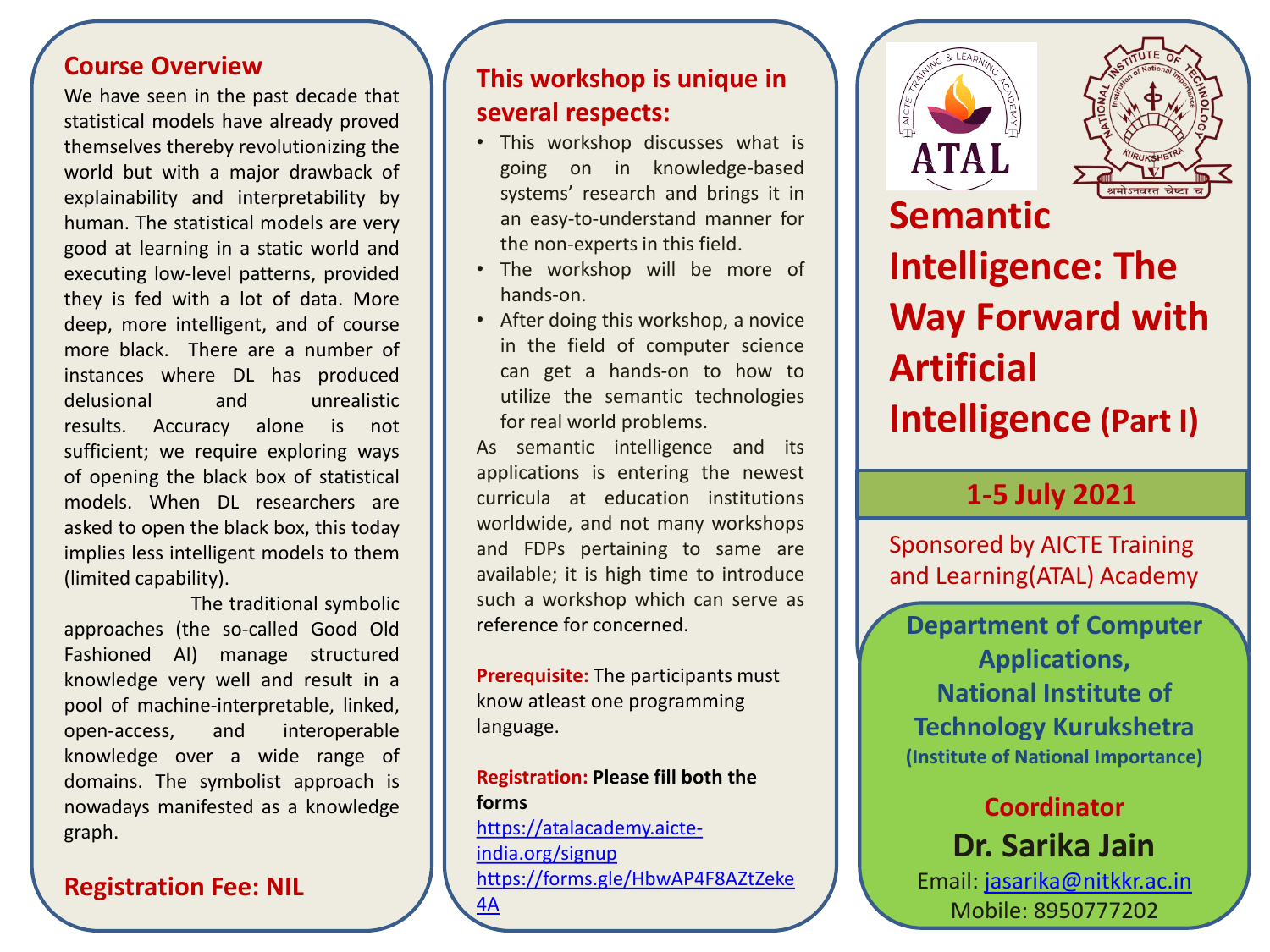# **Session wise Time Schedule**

**Day 1**

Welcome address to participants

Semantic Intelligence: An Approach towards Artificial General Intelligence

Tea Break and discussion

Knowledge Representation and Storage (Relational DBs, NoSQL DBs, Vocabularies,RDF Triple Stores, Graph Databases) LUNCH Hands On Ontology Engineering (Designing and

Building Ontologies with Protege Editor)

## **Day 2**

Hybrid Approach for Effective knowledge Representation Tea Break and discussion

Knowledge Graph Construction: An Overview

#### **LUNCH**

Hands-on: Knowledge Graphs as applied to Industrial Applications

### **Day 3**

SPARQL Query Language

Tea Break and discussion

Hands On SPARQL: Querying Knowledge Graphs using SPARQL; Querying DBPedia

#### LUNCH

Hands On SPARQL (Part II): Querying Knowledge Graphs using SPARQL; Querying Wikidata

## **Day 4**

Perspectives of Visual Semantics

Tea Break and discussion

Hands-on Perspectives of Visual Semantics

#### LUNCH

Session to promote FIT INDIA Movement across the country

### **Day 5**

RDF Storage and Retrieval Systems; Reasoning; Ontology Mapping

Tea Break and discussion

The Road Ahead: Using Semantic Technologies for Explainable AI

#### LUNCH

#### **Valedictory Session**

Here is the last years FDP: https://youtube.com/playlist?list=PL0 R40vp3ig9d9aJ5j5NrJvjqI16mo1zow Though, this is not a prerequisite but better to go through these videos to have an idea of "Semantic Intelligence".

### **Resource Persons**

Distinguished and Learned persons from institutes of repute including IITs, NITs and experts from related industries will be the resource persons for the FDP.

## **ACADEMICS:**

- V. Raghava Mutharaju, IIIT Delhi
- Abhijnan Chakraborty, IIT Delhi
- Biswanath Dutta, ISI Bangalore
- Sarika Jain, NIT Kurukshetra

# **INDUSTRY:**

- Vishal Lama, Software Developer, Amdocs
- Asha Subramanian, Semantic Web India
- Arindam Chatterjee, Wipro AI Labs
- Sumit Bhatia, IBM Research Lab
- Hiranmay Ghosh, TCS Research

# **Important Information for participants:**

This FDP is only for faculty members & research scholars (Ph.D. & PG) of AICTE approved technical institutions. Course Registration is free for all participants. On completion of the course, an objective assessment of all participants will be done.